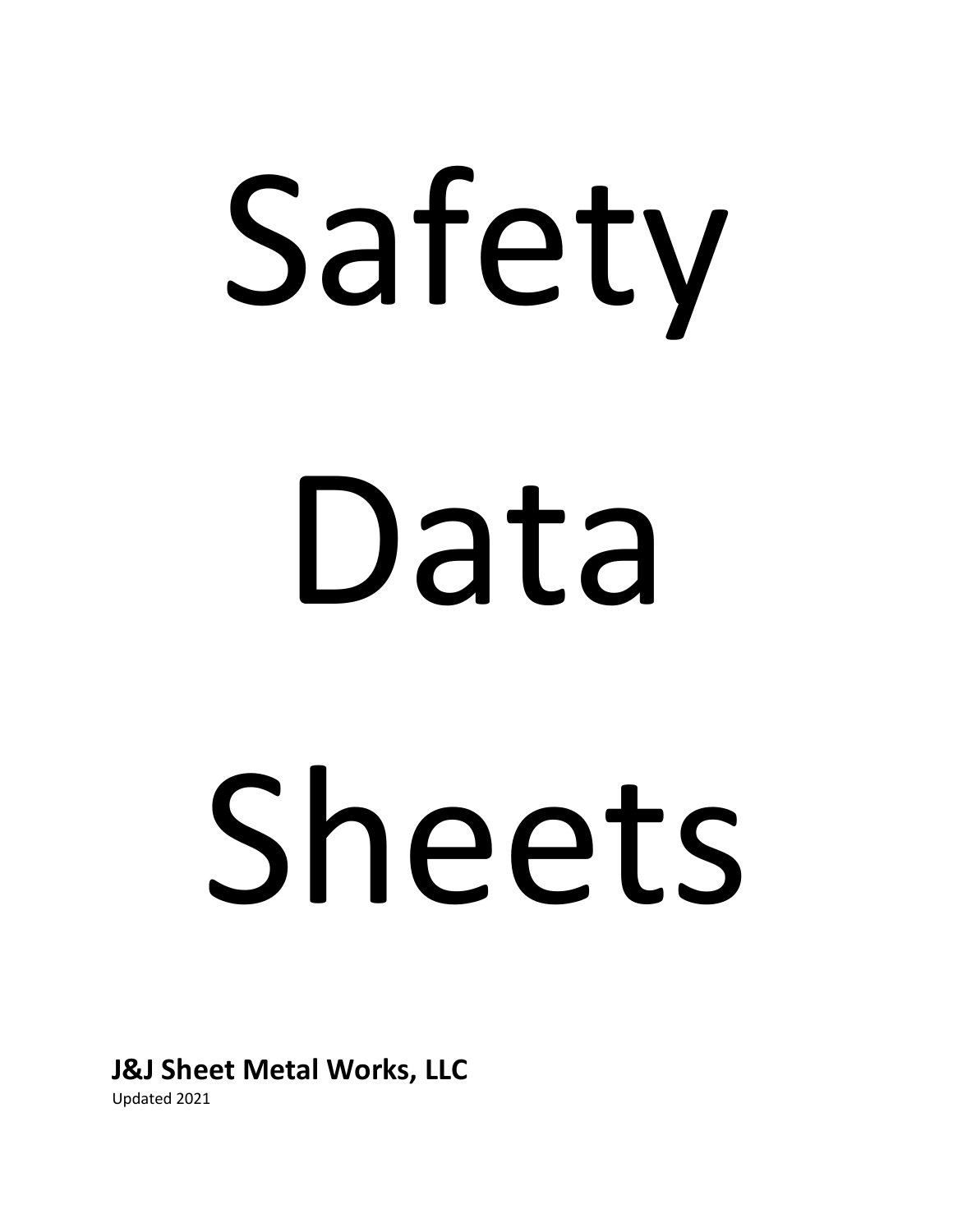| 1  | <b>ACIDS</b>                      |
|----|-----------------------------------|
| 2  | <b>ADHESIVES</b>                  |
| 3  | <b>CUTTING, GRINDING WHEELS</b>   |
| 4  | <b>CLEANERS, SOLVENTS</b>         |
| 5  | <b>DUCTMATE PRODUCTS</b>          |
| 6  | <b>GASES</b>                      |
| 7  | <b>INSULATION</b>                 |
| 8  | <b>LUBRICANTS</b>                 |
| 9  | <b>METALS</b>                     |
| 10 | <b>PAINTING PRODUCTS</b>          |
| 11 | <b>PLASTICS &amp; ACCESSORIES</b> |
| 12 | <b>SEALERS</b>                    |
| 13 | <b>WELDING SUPPLIES</b>           |
| 14 | <b>VEHICLE SUPPLIES</b>           |
| 15 | MISC.                             |

 $\begin{pmatrix} & & \\ & & \end{pmatrix}$ 

 $\alpha = \frac{1}{2}$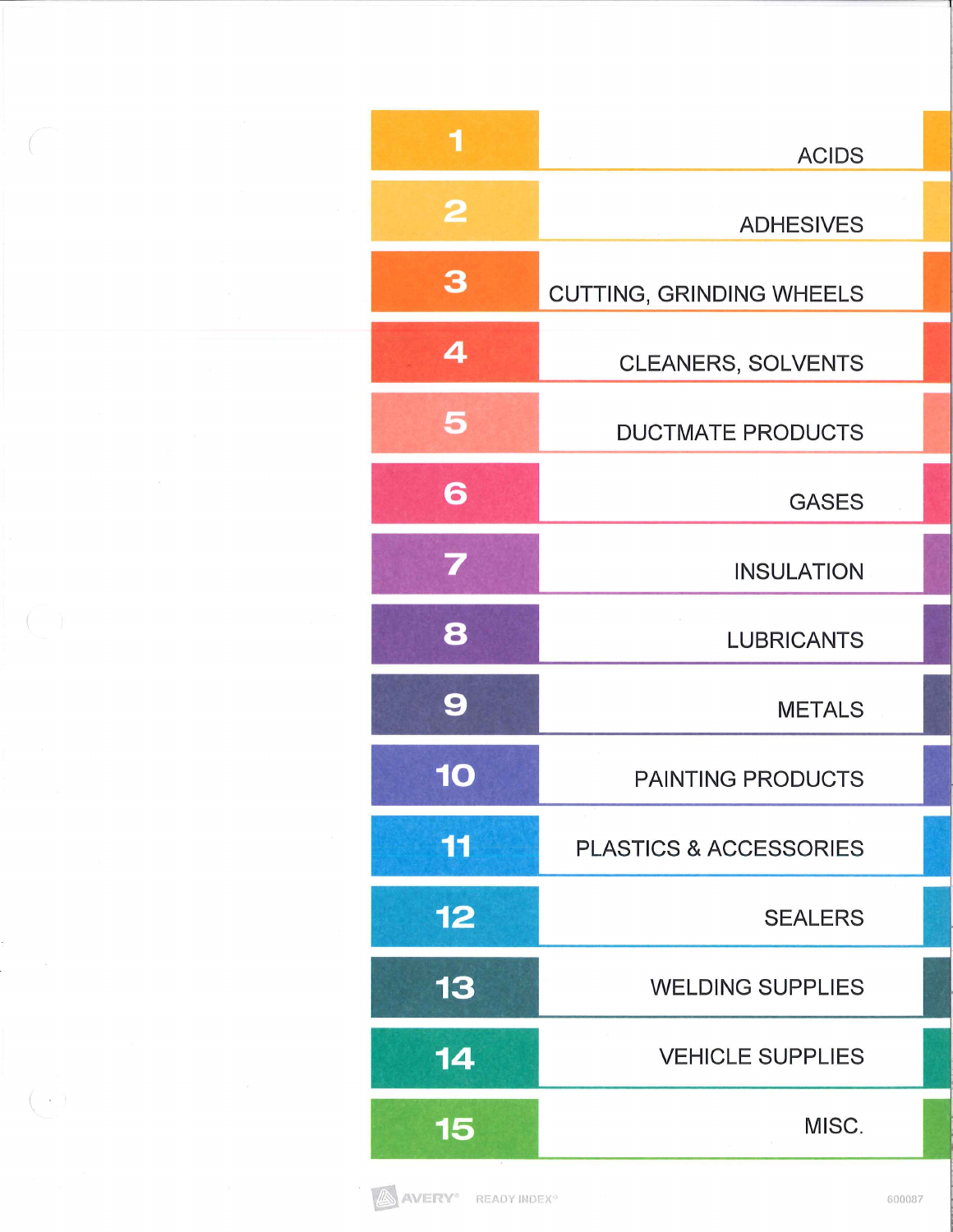# **Table of Contents**

# **1.ACIDS**

• Jasco Acetone (2014)

# **2.ADHESIVES**

- Duro Dyne Portable Adhesive (NPAC40) (2019)
- Weldwood Original Contact Cement (2013)

# **3.CUTTING, GRINDING WHEELS**

- Random Products Flap Disc (2015)
- Random Products Cutoff & Grinding Wheels (2015)
- United Abrasives Coated Abrasives (2018)
- United Abrasives Vitrified Grinding Wheels (2018)
- United Abrasives Grinding & Cutting Wheels (2017)
- United Abrasives Carbon Steel Wire Brushes
- United Abrasives Carbide Blades (2018)

# **4.CLEANERS, SOLVENTS**

- In-Cide v.5  $(2020)$
- Spray Disinfectant (2020)
- Perfect Stainless (2014)
- CRC Contact Cleaner (2014)
- Duro Dyne Stripper (2017)
- Chase Galv-Off (2020)
- Simple Green Concentrated Cleaner (2011)
- LPS CFC Free Aerosol (2017)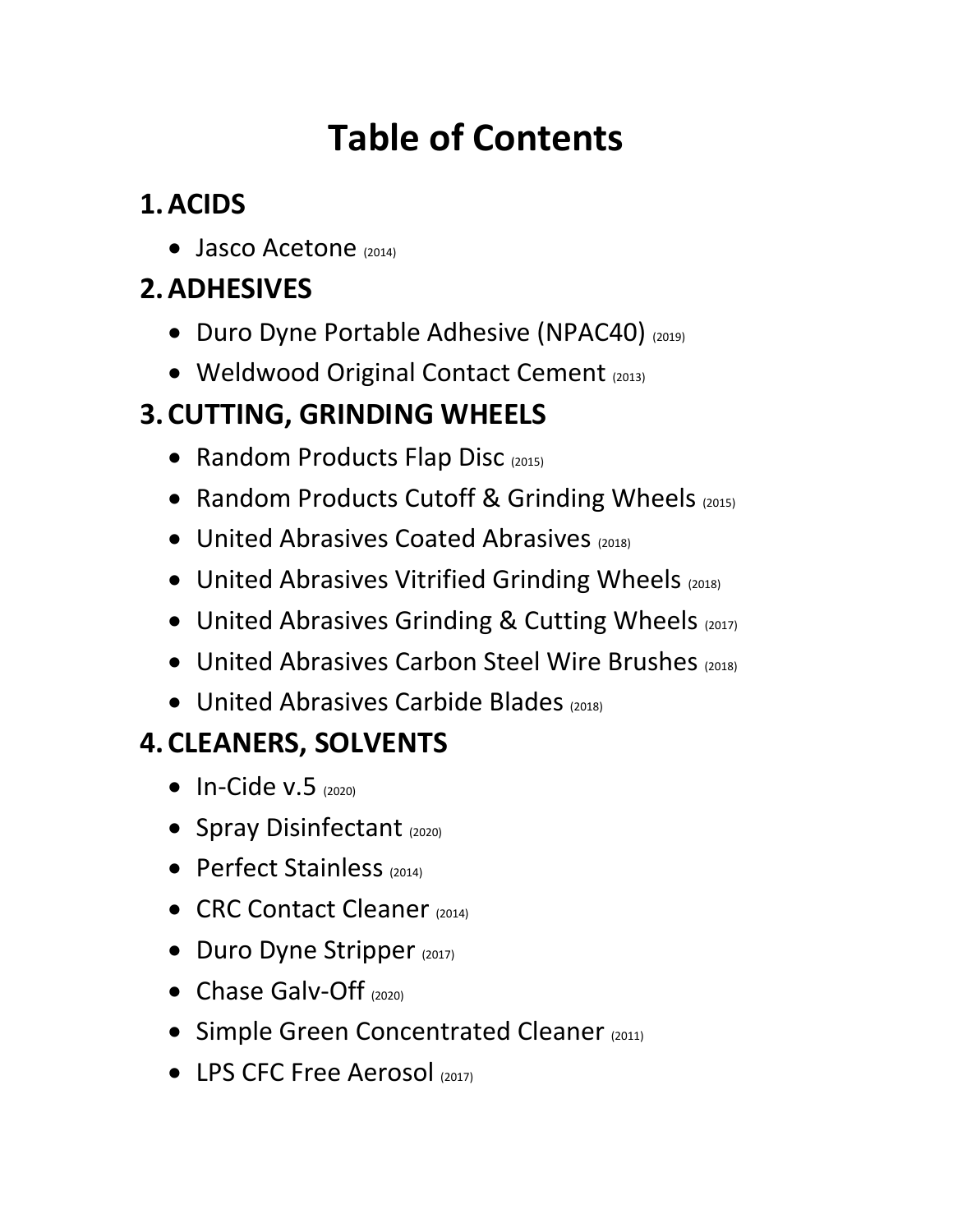- 3M General Purpose Adhesive Cleaner (2019)
- Windex Glass Cleaner (2019)

#### **5.DUCTMATE PRODUCTS**

- DM Buytl Rubber Composite (2015)
- DM Neoprene Gasket (2015)
- DM PVC Cleat (2016)
- See Tab #9 Metals

#### **6.GASES**

- Praxair Acetylene, dissolved (2016)
- Airgas Acetylene (2018)
- Praxair Argon (2020)
- $\bullet$  Praxair Carbon Dioxide  $_{(2020)}$
- Praxair Compressed Air (2019)
- $\bullet$  Hess Gasoline All Grades  $_{2012}$
- Praxair Oxygen, compressed (2020)
- Airgas Oxygen (2018)
- Praxair Propane (2019)
- Airgas Nitrogen (2019)
- Praxair Gas Mixture (Helium, Argon, Carbon Dioxide) (2016)

#### **7.INSULATION**

- UV Inhibited Black Jacket Flex Duct  $_{2015}$
- Mason Glass Mineral Wool Insulation (Brown) (2018)
- Mason Mineral Wool Insulation (Yellow) (2018)
- Johns Manville Duct Board, Liner (2021)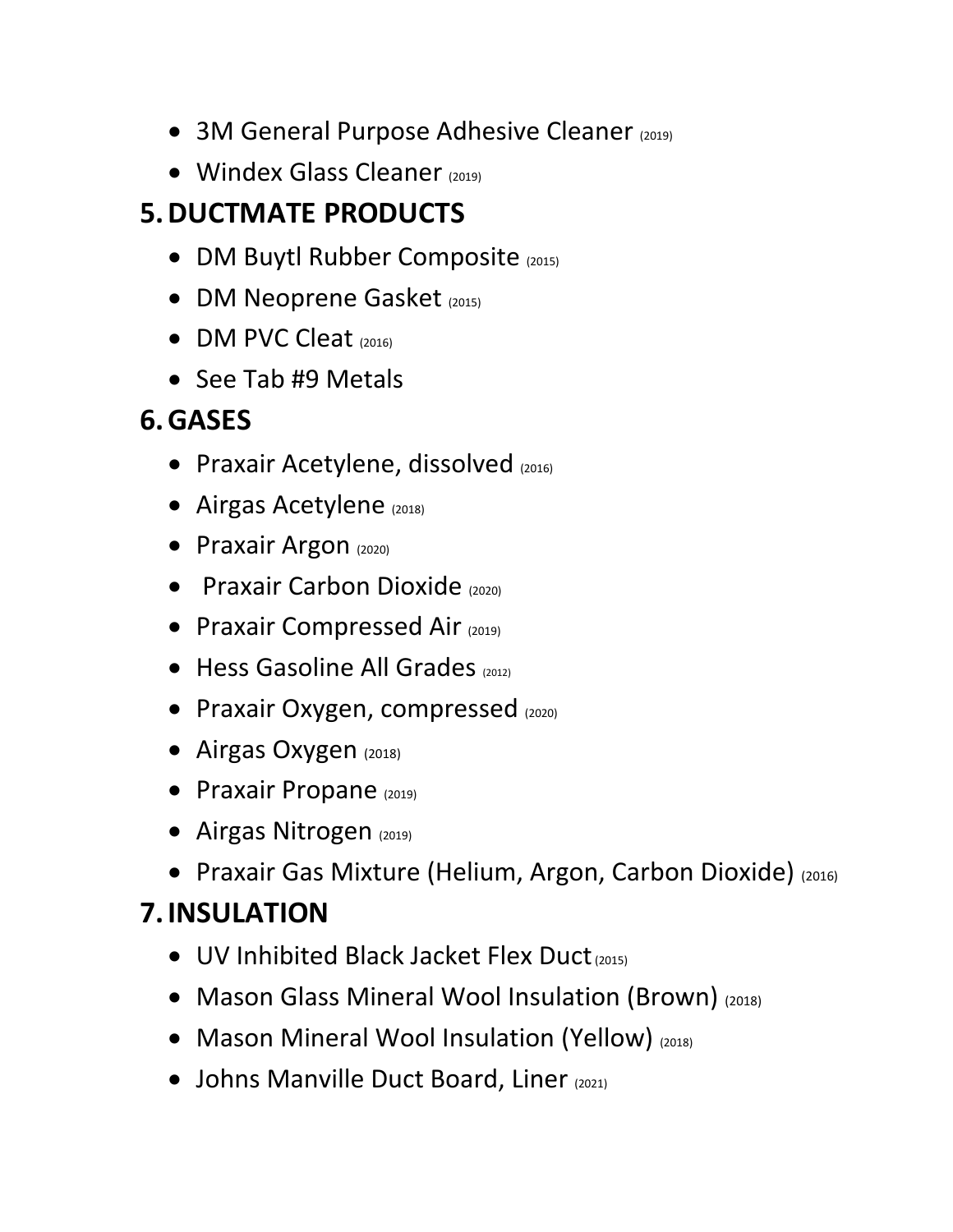- CertainTeed ToughGard R Duct Liner (2018)
- Owens Corning Fiberglass Insulation (2021)

#### **8. LUBRICANTS**

- ATL Air Tool Lube (2020)
- Tower Spiralube (2015)
- Red line Gear Oil  $_{(2011)}$
- ExxonMobil Mobilgear 600 XP 200 (2021)
- $\bullet$  WD-40 (2019)

#### **9. METALS**

- Ductmate Aluminized Steel Products (2019)
- $\bullet$  Brass  $(2010)$
- Copper (2005)
- Carbon Steel Products (2019)
- Elgen Galvanized Steel Products (2016)
- Ductmate Galvanized Metal (2018)
- Galvanneal Steel Products (2009)
- Ductmate Hot Dipped Galvanneal Sheet (2017)
- Ductmate Stainless Steel & Alloys of Stainless Steel (2014)

#### **10. PAINTING PRODUCTS**

• Krylon ColorMaster Paint and Primer (2021)

#### **11. PLASTICS & ACCESSORIES**

- Solus PVC & CPVC (2002)
- Ductmate PVC Cleats (2009)
- Hercules PVC Cement (2017)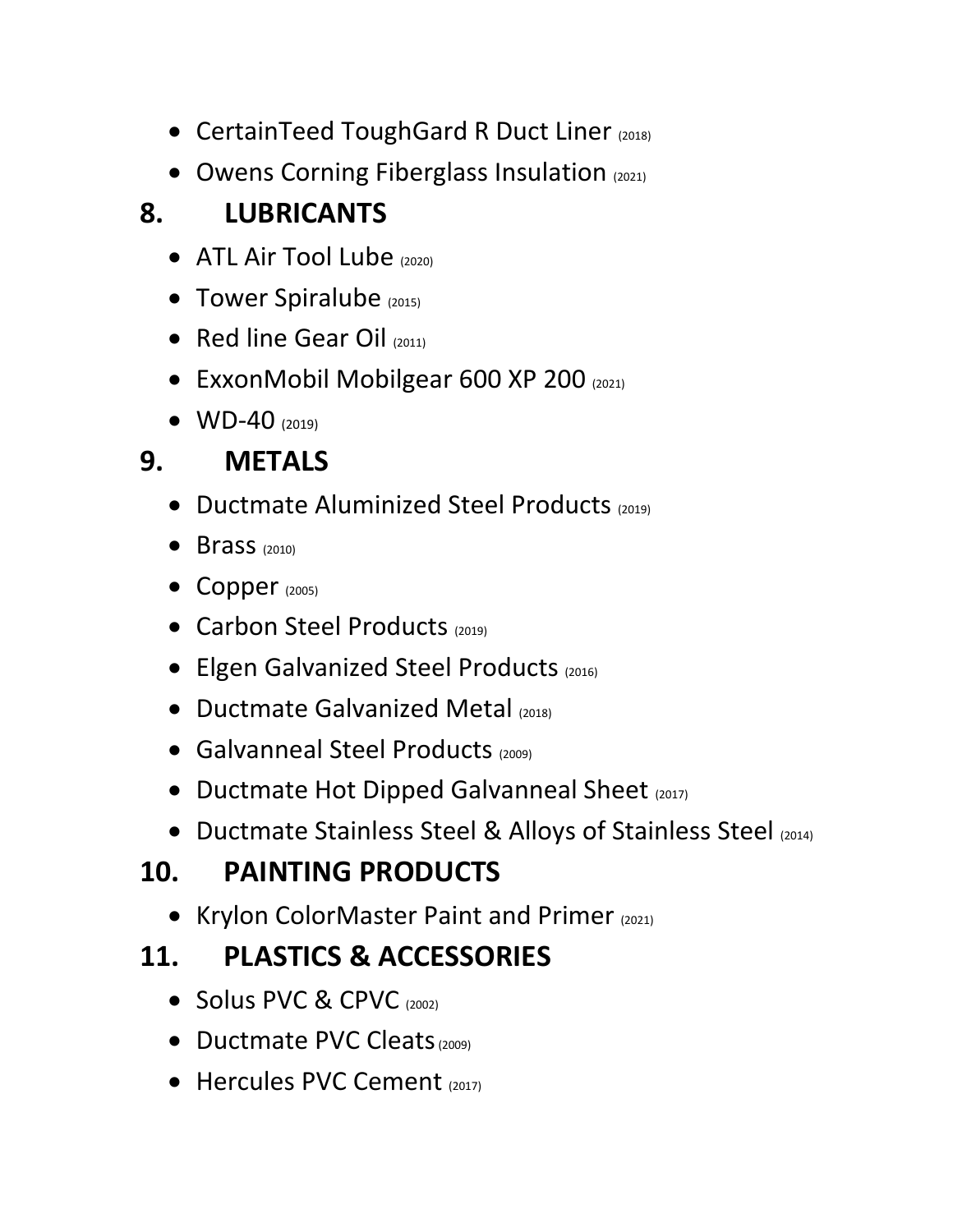• Hercules PVC Primer (2009)

#### **12. SEALERS**

- Red Devil Silicone Sealant (2017)
- Boss 387 Universal Silicone (2015)
- Red Devil HVAC/R 100% Silicone Sealant (2012)
- $\bullet$  Hilti FS-One Max (2015)
- Henkel PL-400 All Weather (2015)
- Ductmate Everseal (2020)
- Ductmate Proseal (2020)
- Ductmate Lag-It (2020)

#### **13. WELDING SUPPLIES**

- Harris Stainless Steel Wire/Rods & Tig (2017)
- 1100 Alum. Welding and Metaling Wire (2019)
- Lincoln Electric Fleetweld 35LS 1/8" (3.2mm) (2019)
- Harris Stay-Silv Black Brazing Flux (2017)
- Harris Stay-Silv White Brazing Flux (2017)
- Harris Copper Based Alloys (2017)
- Lincoln 70S-6 .025" (0.6mm) (2018)
- Cantesco Premium Nozzle Tip Dip (2015)
- Magnaflux Spotcheck (2006)

#### **14. VEHICLE SUPPLIES**

- Prestone Antifreeze (2015)
- CRC Carquest Diesel Fuel Conditioner (2010)
- Automatic Transmission Fluid  $_{2012}$